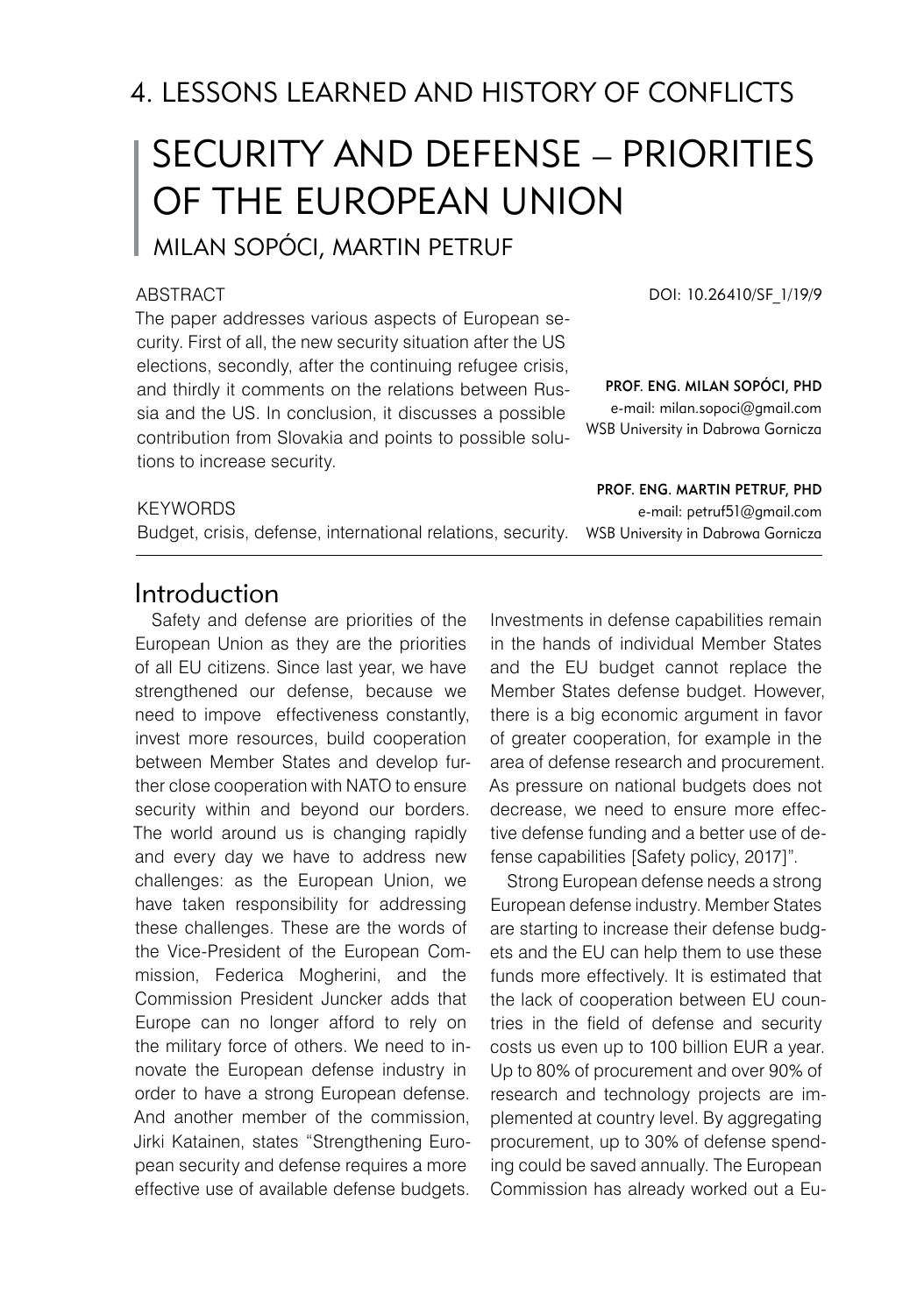ropean defense action plan in 2016, but the plan is one thing and reality is another.

# European security after American vote

The US president did not hide his antipathy for Brussels during his campaign. The status of the EU was still indifferent to him in January: "Look, the Union was founded in part to defeat the US in a trade, though? So I do not care if it is divided or unified, it does not matter to me for any role," he said.

The US presidential election has indicated that the European Union will have to rethink its defense policy. The unclear attitude of the new president have raised concern especially in Eastern European countries, fearing that they could be the subject of Russia intervention, and could not count on the US protection as they used to. For the first time since the Second World War, the president of the United States is the person who, according to Henry Kissinger (the former Foreign Affairs Minister and Nobel Peace Prize winner) cannot provide a coherent foreign and security policy, because he is unpredictable. However, it is worth noting that the concerns were premature and unjust.

Shortly after the election of the new US president, the EU High Representative for Foreign Affairs and Security Policy Federica Mogherini initiated a meeting of Foreign Affairs Ministers. The main topic of foreign affairs debates, together with the EU defense ministers, was the effort for closer co-operation between the countries of the Union in the field of defense and the strengthening of co-operation with NATO. Ministers discussed the implementation of the defense-security initiatives set out in the EU Global Strategy on Foreign and Security Policy as well as the development of the EU and NATO strategic cooperation. The creation of a new defense plan was

requested in particular by Spain, Italy, the United Kingdom and Germany. The action plan is to enable better defense cooperation within the Union and with partners, and a faster response to conflicts and crises. Defense Force Leaders agreed to send their troops out of the Union for the first time in the history of the EU. This is the activation of a 1500 troops of European rapid deployment unit that has not yet been activated. Many European politicians barely concealed disappointment that the candidate for Democrats, Hillary Clinton, failed the elections, and the reason is that they are worried about Trump's unwillingness for the recognition of the realistic Russian threat. Changes in bilateral relations are expected in particular by Moscow, which envisages a re-start and a transition to "productive cooperation". If there were compliance with Trump's pre-election statement, the US could recognize the annexation of Crimea, which would result in non-recognition of violations of the international law by Russia and also the violation of the Budapest Treaty of 1994, which should guarantee the territorial integrity of Ukraine, and its signatories were, apart from Russia, the UK and the US [Beskid, 2017, p. 1].

During the pre-election campaign Trump indicated that he would evaluate the Allied financial contributions prior to any military assistance. One of the demands of the new US president is likely to make NATO member countries more involved in financing their own armies and to increase their military budgets to an agreed level. The United States contributes more than 70 percent to the Alliance budget. That is why many US politicians argued strongly that most other states did not fulfill their commitments. According to the Stockholm International Peace Research Institute (SIPRI) last year, US military spending was 3.3 percent, while Germany spent 1.2 percent and Belgium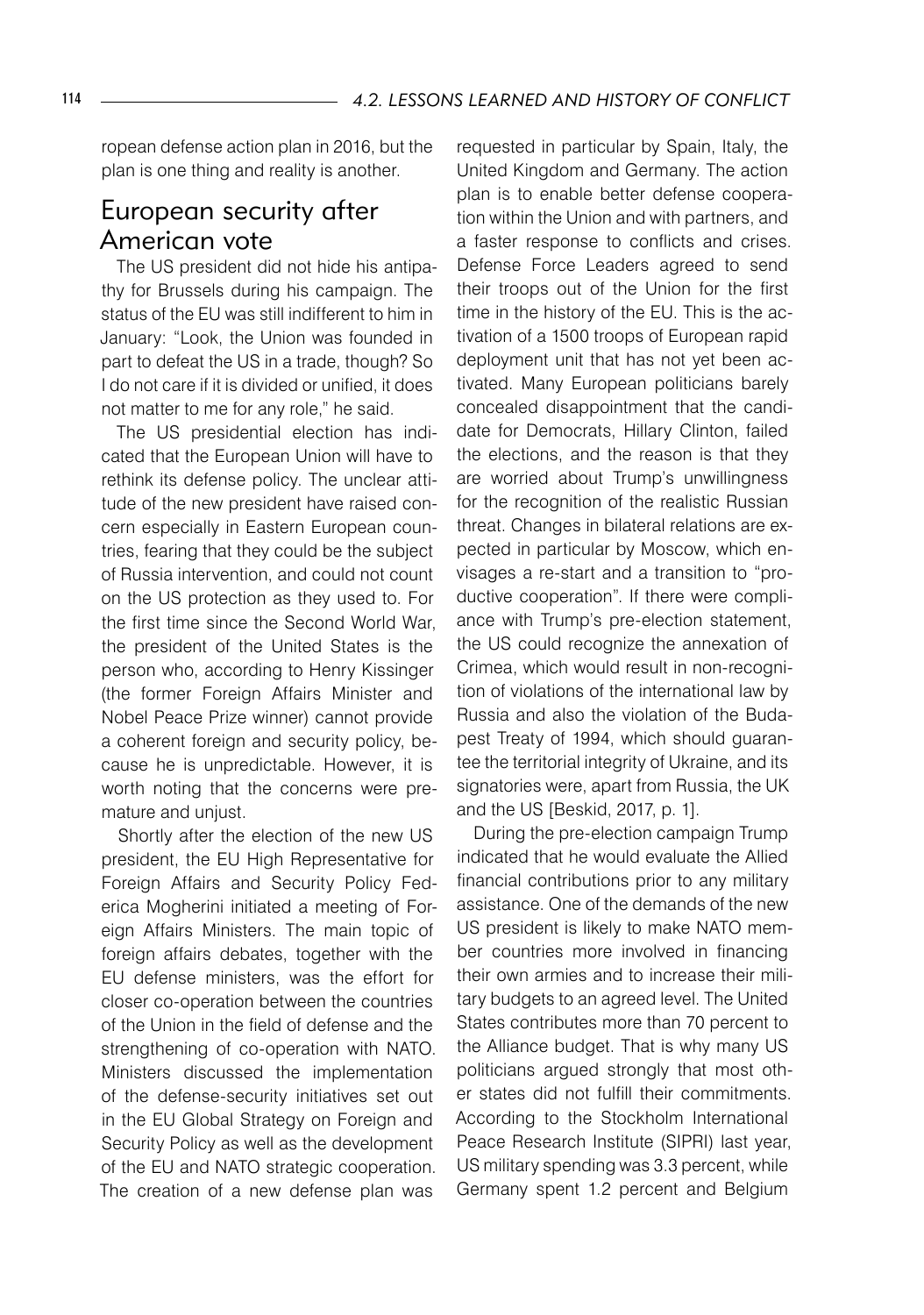even less than Slovakia, only 0.9 percent. President Trump will strive for change both at home and on the international scene. To what extent it is still unknown. Despite many catastrophic scenarios of the possible development of the US-NATO-EU relations, it is obvious that many of its preelection statements will not come true, and many will be corrected. His decisions will be corrected by Congress even though its members are mostly Republicans. In foreign policy, he will also be limited by agreements that were approved before he was elected. Well, what foreign policy is going to be presented by a new US president depends on the new US Foreign Secretary. The question of how European security will be ensured will certainly also depend on European leaders who, instead of populist expressions and the search for conflicts in the EU, should increasingly focus on the unification and strengthening of existing security institutions. Possible weakening of relations within the European Union and also between Europe and the United States would benefit Russia and China in particular. On the other hand, it is true that if the military conflicts in Syria, Iraq and Ukraine were to be gradually and jointly settled, Europe will not only improve the security situation (a decrease in migration) but also the economic situation (the abolition of economic sanctions against Russia). And that, of course, would have an immediate positive impact on Poland and Slovakia as well [Beskid, 2017, p. 7].

In recent days, there has been an interesting development in the European Union and US relations, which our media almost did not notice. An important milestone was the way in which Mogherini (Figure 1), High Representative for Foreign and Security Policy, met with Rex Tillerson, head of US diplomacy on February 10. At the press conference, they both smiled, and Mogherini

said that the United States had assured her of a possible nuclear agreement with Iran, which was the official goal of the talks.

Figure 1. EU High Representative for Foreign Affairs and Security Policy, Federica Mogherini



More important, however, was a bold remark when the head of European diplomacy said that Trump's Cabinet had not yet selected a new US Ambassador to the EU. For a long time, we had heard that Donald Trump wanted to see Ted Malloch on this post. He spoke several times that he wished for the breakup of the European Union, and in an interview with the German weekly, *Der Spiegel*, he even said that the US would prefer to cooperate with European states on a bilateral level, because the United States has the advantage. This put the EU heads of state and chiefs of the most important factions in the European Parliament in a single line against Ted Malloch. According to indirect information, the head of European diplomacy has very strongly told his American partner that the EU does not care about the US and would be happy if it were vice versa. They have been the most sincere words of European diplomacy so far. The announcement by the White House that the new ambassador to the EU has not yet been decided on is about the maximum that could be achieved in this tense situation. It has never happened that Brussels has not granted its *agrément* to the US ambassador, but it can do so.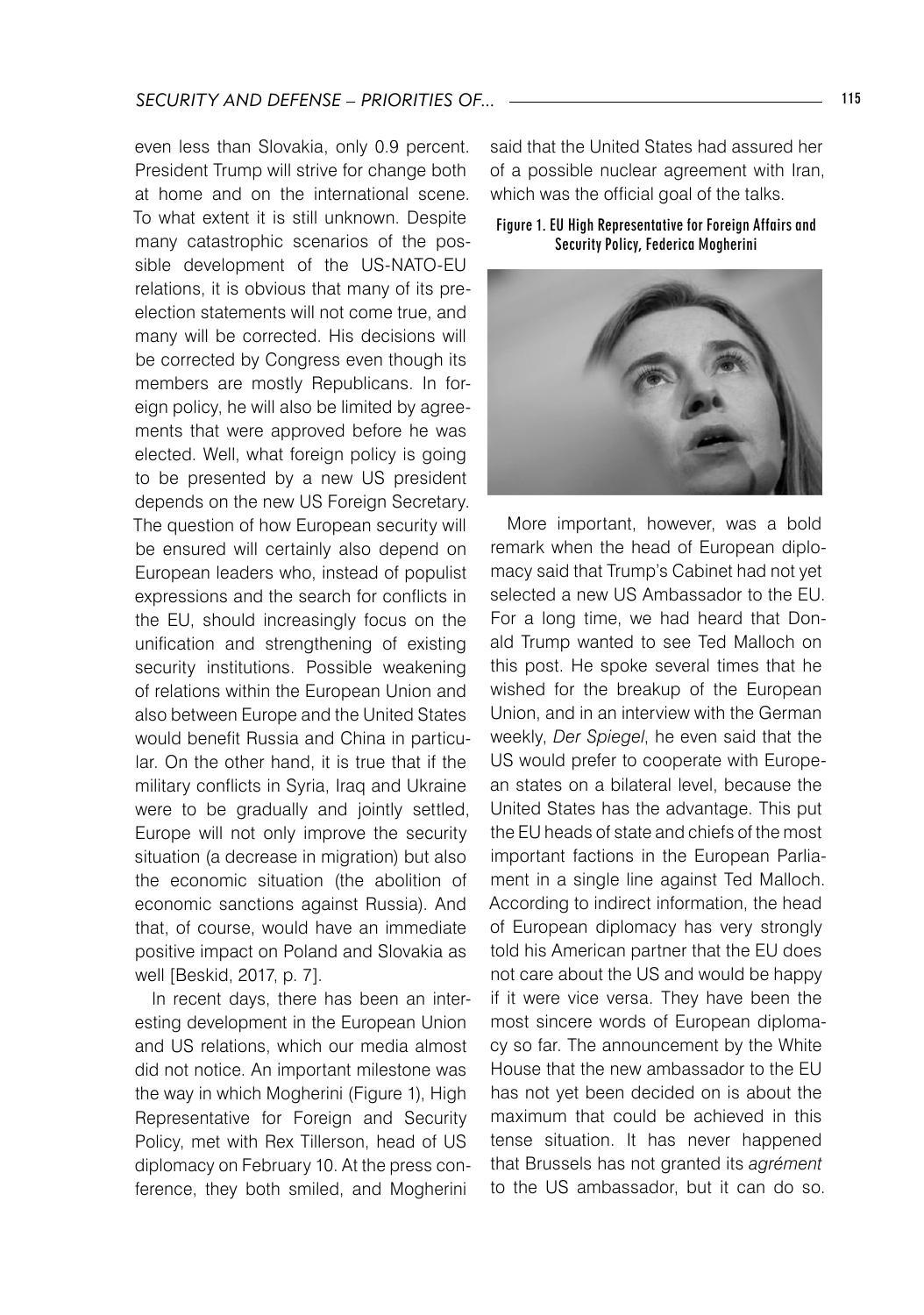The real purpose of Mogherini's trip to the US was to avert this possibility.

Last year, however, European-US relations became even more heated. At NATO Defense Ministers meeting in Brussels, New Defense Secretary James Mattis openly denounced allies by saying that if European states do not increase military spending to 2% of GDP, the United States "will abolish its commitments to NATO" [Chmelár, 2017, p. 10].

The reactions of European politicians to this unheard of ultimatum fully depict their shameful subordinate position towards the United States. Most of them behaved not like a statesman, but as a fully loyal person and servile officials prepared to fulfill obediently the will of their boss. Czech Defense Minister Martin Stropnický, who said that Mattis's speech was "a huge US inclination to alliance values," was particularly disgusting. And so European politicians have to be reminded about their identity, the European Commission President Jean-Claude Juncker responded urgently to the threats of the US Secretary of Defense, saying he was fundamentally against having to do something like that. Juncker said that modern policy cannot be about raising defense spending and stressing that the US and European view on security is broadening. To give an example, he said that the European cost of development and humanitarian aid is the highest in the world, and it has to be taken into account in security spending.

# European security and refugee crisis

The Czech Republic, Poland, Hungary and Austria will maintain their policy of refusing migrants and the center of security and stability in Europe will soon move to these countries. Such a view was expressed by a Polish expert on geopolitical politics, historian and a former MEP Andrzej Zapalowski [Zapalovski, 2017].

A part of the European elite advocates political correctness towards migrants and basically opens the door of the EU for those coming from other countries. What will it result in? The elites we are talking about are unable to respond to the new challenges of the times and the demands of EU citizens. The majority of such politicians are completely irresponsible people who cannot look further into the future. And what can happen in the future, a few years or a decade later? When the radical Islamic milieu penetration into the EU will continue to be as wide as now, and the European Union security services cannot adequately monitor and control all those coming to European countries at some point. These services cannot face threats of Islamic terrorism. There is nothing good waiting for Europeans...

There are already many terrorist bases in Europe that have not yet been fully exploited. And why? We know that last year, over a million illegal immigrants arrived in Western Europe, of which 75 percent are young people. Over the next two or three years, their families will be able to join them, according to the EU decisions. And then, as part of this action, in Europe there will be 4-5 times more migrants than before and they will be legal.

And here, among other things, we can talk about where the most stable and safe situation will be, in which part of the European Union? The dividing line will be drawn between Western Europe and its Central-West Territory. If Poland, the Czech Republic, Hungary, and Austria can manage to hold the line of illegal immigrants in their countries, which is supported by our social forces, I think the imposed limit will not be a problem anymore.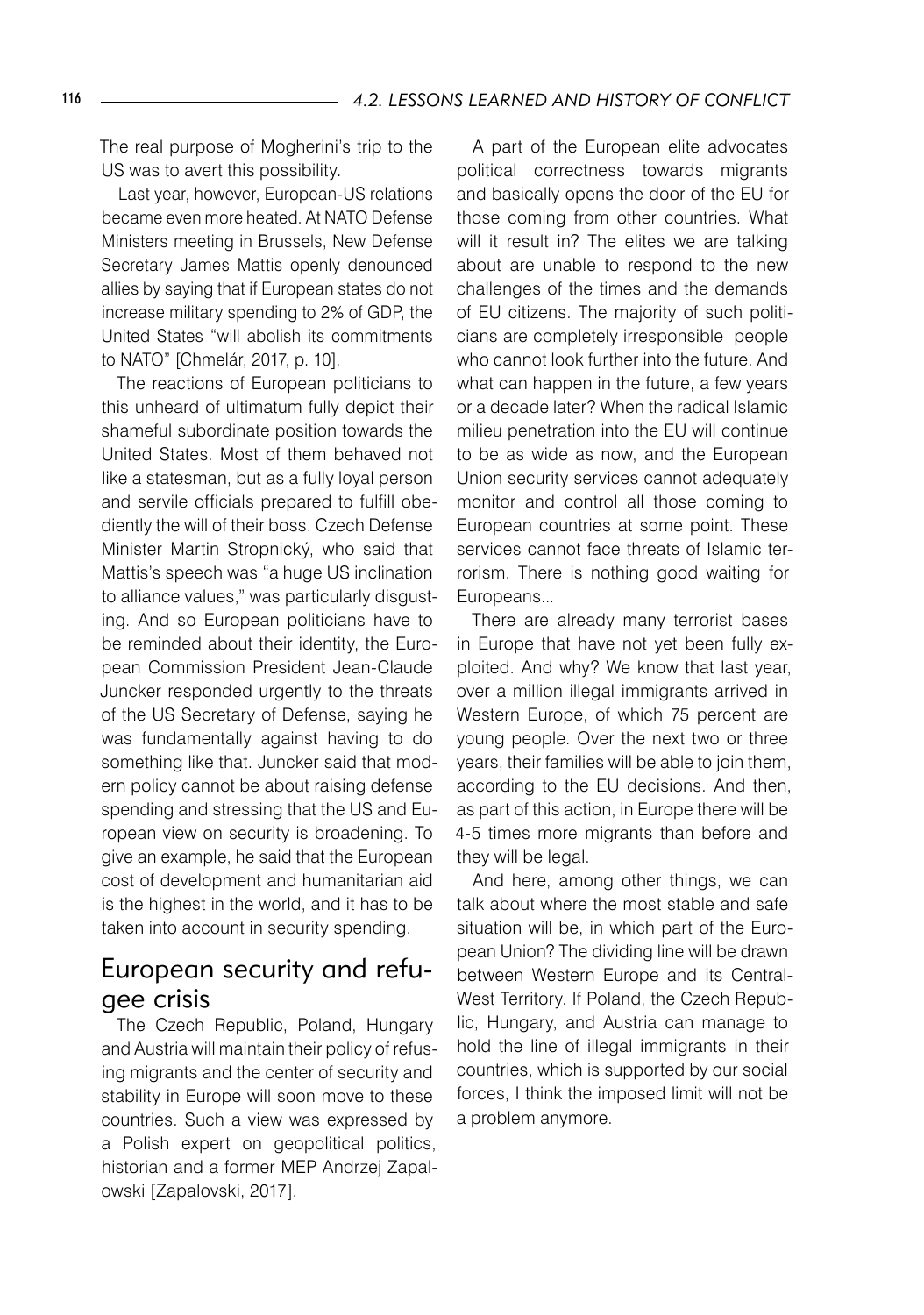By the way, we have heard of plans to create "two-speed" Europe, and somebody even tried to intimidate us. And then we are going to talk about Europe of two security systems: an unstable Western Europe and a safe area in the center and east of Europe, but without Ukraine alone, which is itself an example of instability.

Europe security begins with the stability of Africa, Hungarian Foreign Minister Péter Szijjarto said at a meeting with Sudanese diplomacy chief Ibráhim Ghandur in Budapest. Africa does not alleviate the migratory pressure on Southeast Europe, and the best way of protecting Europe would be if Africa were to secure its stability, peace and economic growth. According to his words, Sudan, thanks to its location in the middle of the continent, has gained rich experience in the fight against terrorism. The security authorities in the country have capabilities that can be useful in combating organized crime and tackling illegal migration [Szijjártó, 2017].

## USA and Russia

Although Trump's pre-election statements suggested that significant warming of relations with Russia would be possible, which might take place after the election, it did not turn out to be true. Recently, we have heard many more tough words from Moscow and Washington. From the EU perspective, the relationship between the US and Russia will be the key factor that will influence the entire European bloc. Trump has allegedly thought to offer Russia an abolition of sanctions in exchange for an agreement, leading, among other things, to a reduction in the number of nuclear weapons. In his own words, he wished the nuclear arsenals of the two largest nuclear powers "to be substantially reduced" [https://euractiv.sk/clanky/zahranicie-a-bezpecnost, 2017].

Obviously, the US-Russia relations are the most important not only for European but also for world security. Foreign policy must be seen in the context of geopolitical balance, where every country and primarily, the great powers protect their interests and security. Geopolitics does not work as a fairy tale in which we all have good intentions, and it is only about the good of human beings and human rights. Some Western states still perceive Russia through the prism of the Cold War and see the enemy in it. But America and the Western Powers really threatened Russia as a power, when the agreed lands had to remain neutral and NATO could not operate there. Who wants to have nuclear warheads or numerous army at their borders? Let us take the US: if the Russian army were standing on the American-Mexican border, there would be a huge geopolitical conflict within two minutes. Howerver, at the Russian border, there is NATO.

More and more Western politicians are already reacting to this fact. The German Zeit Online portal states that FDP chairman Christian Lindner has received support from left-wing Die Linke for his efforts to change and mitigate his policy towards Russia. Many of his opponents consider his proposal to be controversial but left-wing, Die Linke, on the other hand, considers him to be absolutely fair, as he has been saying this for a long time. German-leftist political party chairman of Die Linke, Sahra Wagenknecht, in a conversation for Deutschlandfunk underlined that peace and security in Europe depended on a quick return to the traditional friendship and understanding policy towards Russia. She stressed that it was necessary to talk with Moscow and not to change the marionette of the "boss" of the ocean [Wagenknecht, 2017].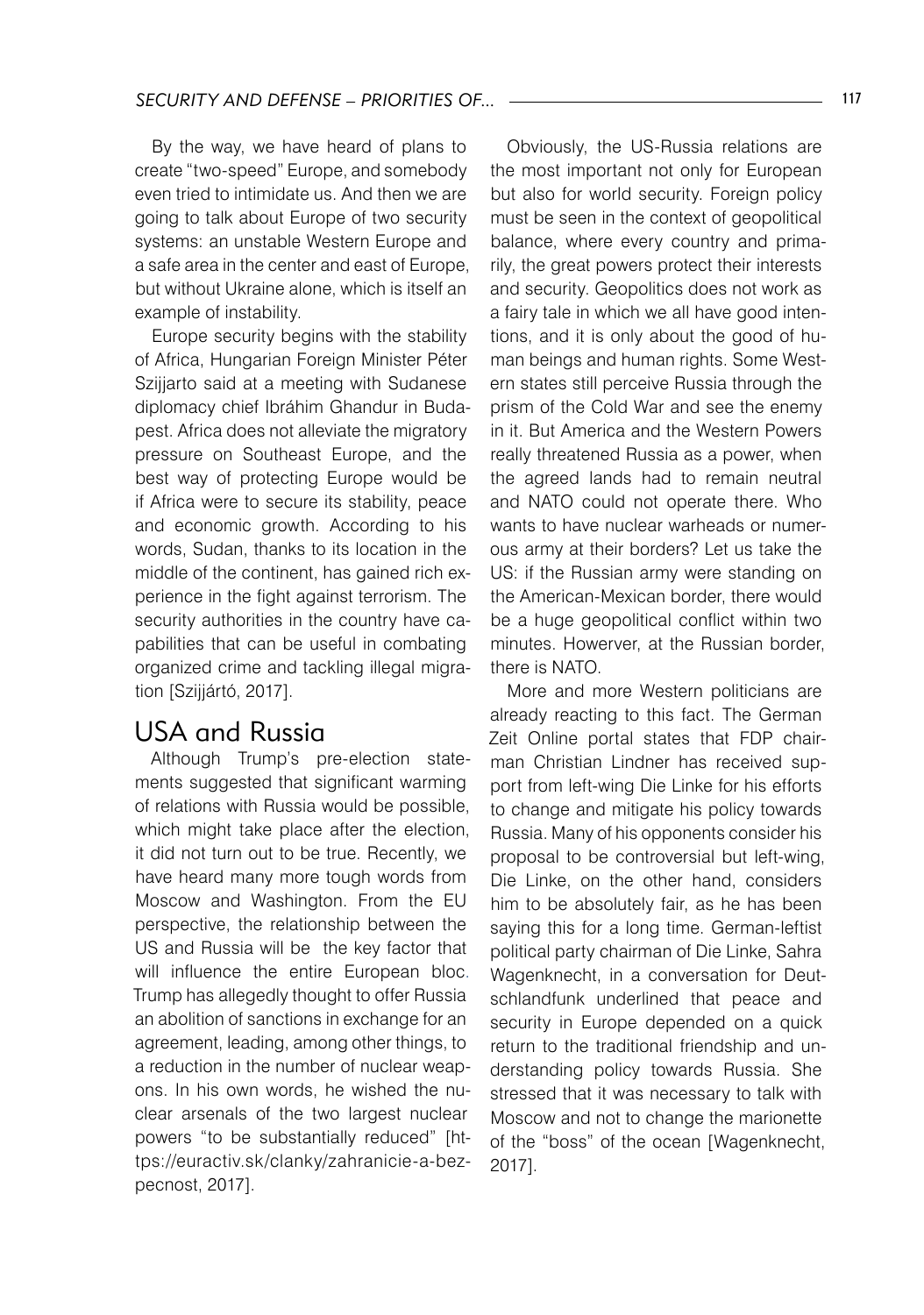Western and American media, however, continue to spread reports on Russia interference in the US elections, but other information is also emerging. The US intelligence services, including the FBI, attempted to intervene in the US president's election in 2016. This was expressed by a former CIA analyst Raymond McGovern. According to him, in the summer of 2017, Peter Strzok's correspondence showed the "evidence" that the FBI as a special service attempted to undermine the democratic process. According to the former CIA officer, the FBI, had been campaigning against presidential candidate Donald Trump for 18 months, using electronic devices to create a legal doubt and problems.

McGovern also writes that at the same time special service officials used ambiguous practices to protect US Democratic candidate Hillary Clinton and her surroundings from accusing her of revealing the state secrets. McGovern also recalls that the National Security Agency, despite its technical capabilities, has never provided convincing evidence of Moscow interference with the US elections [Mc Govern, 2018].

# What guarantees the European security now?

For decades, the defense and security of the whole of Europe have had two fundamental principles. The first one are the NATO guaranties where the United States plays a key role. The other is the growing cooperation of European countries within the European Communities and with the European Union later on. Communities were created to prevent further military strikes among offshore rivals on the continent. In 2016, however, the stability of two pillars mentioned above was threatened. The first threat was a referendum on Brexit and the second one was the US election as well as the president

of the United States and his pre-election and post-election statements. Fortunately, Brexit does not end the NATO duty to come to the aid of an attacked member [*Zahraničie a bezpečnosť*, https://euractiv.sk/clanky/zahranicie-a-bezpecnost, 2017]. Europe ability to deal with security threats suddenly does not seem to be so explicit. And the threat is not very low.

In the East, our defensive situation is also complicated by the situation in our southern and south-eastern neighborhood. In North Africa and the Middle East, "the regions and states as we know them are de facto non-existent". The threats and challenges from the east as well as from the south have caught us unprepared. We always "react ad hoc". We should therefore be united in the EU and prepared to face new challenges more effectively in the future, not just trying to respond to them when they happen.

#### Slovak solution

The attitude of Slovakia seems to remain unchanged – the security of Slovakia is and remains in the North Atlantic Alliance. In the European alternative to it, Slovak politicians do not seem to believe. Even radical Slovak solutions, such as the re-establishment of compulsory military service, have no support. For a similar step, they see no political will but expert reasons, despite the fact and the measures taken in this respect by many European states. For example, Sweden has recently adopted the measures recommended in the report in September last year and around 100,000 men and women born in 1999 and 2000 should be invited to fill out recruitment questionnaires. Of these, around 13,000 are to be called for military service, of which about 4,000 will be selected for basic military training in 2018 and 2019. So the country responds to the deteriorating security environment in Europe: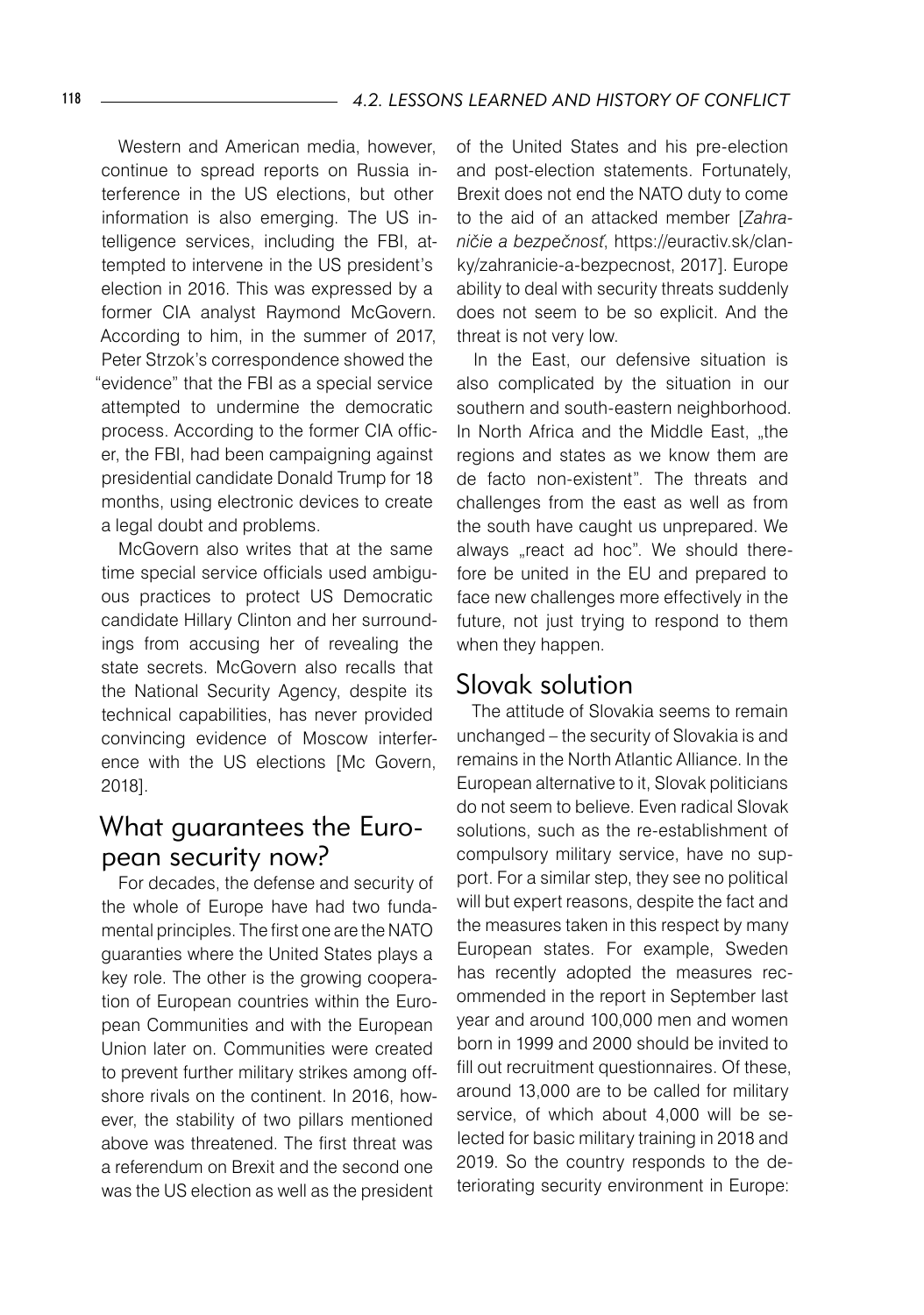Sweden is not a member of NATO, but has entered into a Partnership for Peace Program, which began in 1994 to develop military cooperation between NATO and third countries. It would become the second country in Europe, where military duty and military service are compulsory for women as well as for men.

Compulsory military service has been abolished in several European countries, particularly in the west. However, it remained in Scandinavia and Eastern Europe, for example in Denmark, Norway, Finland, Estonia, Lithuania, Belarus, Moldova, and Ukraine. In southern Europe, such countries as: Cyprus, Greece and Turkey still have a duty to serve in the army. Austria and Switzerland also require citizens to serve in the army for 6 months (Switzerland 262 days). Germany abolished the duty to serve in the army in July 2011, but last year it took measures to resume military service in case of emergency.

## Conclusion

The Ministry of Foreign Affairs and European Affairs are currently preparing a new Security Strategy of the Slovak Republic. It will also include the Defense Strategy, which is being prepared by the Defense Ministry. The new strategy will be "less international" than the last one from 2005. It was created at another time during the ongoing integration of Slovakia. On the contrary, we have neglected internal security issues over the last decade. Whether these new threats and challenges will be reflected in the new Security and Defense Strategy of the Slovak Republic, we will learn soon.

## Bibliography

Beskid J., *Bezpečnosť, Názory a komentáre*, Bratislava, 2017.

Chmelár E., *Prečo umiera liberálna demokracia – komentár*, 2017.

- McGovern R., *HSP/ria.ru, srspol.sk*. consortiumnews.com, 2018.
- *Safety policy*, Bratislava, 2017, www. bezpečnosť a obrana.sk.
- Szijjártó P., *Press conference*, Budapešť, 2017.
- *Zahraničie a bezpečnosť*, https://euractiv. sk/clanky/zahranicie-a-bezpecnost, 2017.
- *Zahraničie a bezpečnosť*, https://euractiv. sk/clanky/zahranicie-a-bezpecnost, 2017.
- Zapalovski A., *Hranica bezpečnosti v Európe – komentár*, Varšava, 2017.
- Wagenknecht S., *Speech for Deutschlandfunk*, 2017.

Colonel (ret.) professor MARTIN PETRUF, PhD. Professor of WSB University, Dąbrowa Górnicza, 35 years in the Army of the Slovak Republic, 41 years of university teaching practice, founder of a new science and study branch of Military Logistics. He created the Faculty of Logistics and worked as Dean of the Faculty of Logistics at Army Officers School - Logistics twice, and also twice as a Vice-Dean for Studies and Didactics, Mikuláš, Slovakia. He completed the long-term studies in the USA, Germany, the Netherlands and Ukraine. A specialist in Operations Research and Operational Analysis of Management and Logistics Operations Processes, Defense and Crisis Planning Issues, National and International Security, Defense Economics and Defense Resource Management, Crisis Logistics and Economic-Mathematical Methods. He has authored over 200 publications, including 3 monographs, 21 university textbooks, 119 articles in professional journals and proceedings, 9 qualification papers (4 times abroad), 12 science-research assignments.

Colonel (ret) professor MILAN SOPÓ-CI, PhD. Professor of WSB University in Dąbrowa Górnicza, Poland, He completed education among others in: Military Academy in Brno, Military Academy in Kyjev,